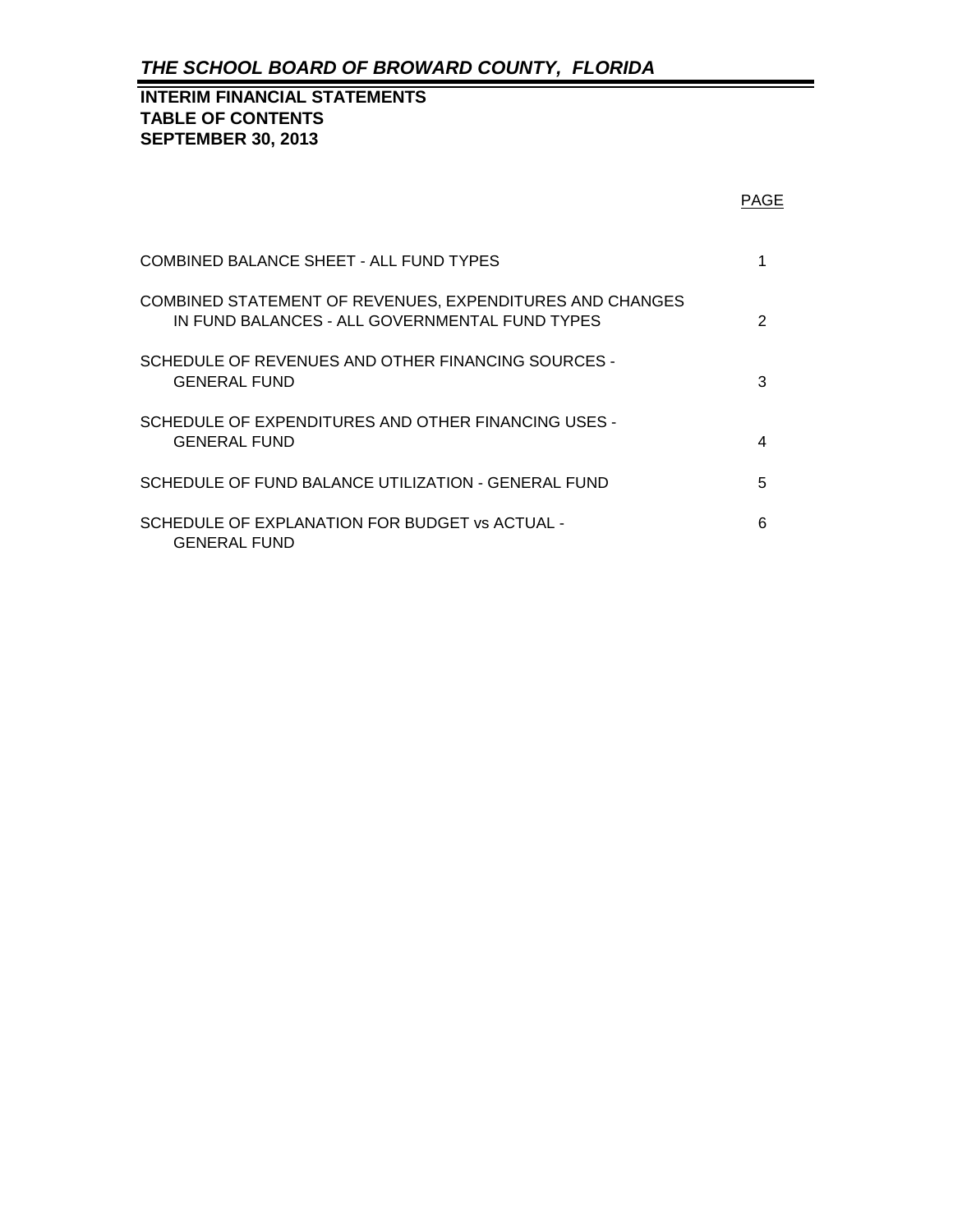### **COMBINED BALANCE SHEET**

**As of September 30, 2013**

**(With comparative totals for September 30, 2012)**

|                                              |     | <b>GOVERNMENTAL FUND TYPES</b> |                |                |             |                |                |                 |                 | <b>PROPRIETARY</b><br><b>FUND TYPE</b> |               | <b>FIDUCIARY</b><br><b>FUND TYPE</b> | <b>TOTALS</b>     |                |      |                |  |
|----------------------------------------------|-----|--------------------------------|----------------|----------------|-------------|----------------|----------------|-----------------|-----------------|----------------------------------------|---------------|--------------------------------------|-------------------|----------------|------|----------------|--|
|                                              |     |                                | <b>SPECIAL</b> |                | <b>DEBT</b> |                | <b>CAPITAL</b> |                 | <b>INTERNAL</b> |                                        | <b>AGENCY</b> |                                      | (Memorandum Only) |                |      |                |  |
|                                              |     | <b>GENERAL</b>                 |                | <b>REVENUE</b> |             | <b>SERVICE</b> |                | <b>PROJECTS</b> |                 | <b>SERVICE</b>                         |               | <b>FUNDS</b>                         |                   | September 2013 |      | September 2012 |  |
| <b>ASSETS:</b>                               |     |                                |                |                |             |                |                |                 |                 |                                        |               |                                      |                   |                |      |                |  |
| Cash, cash equivalents and investments       | -\$ | 88.419.252                     | \$             | 30.613.749     | \$          | 3,657,457      | \$             | 260,403,673     | \$              | 212,204                                | \$            | 13,855,338                           | - \$              | 397, 161, 673  | \$   | 450,377,308    |  |
| Due from other agencies                      |     | 167,970,145                    |                | 31,611,286     |             |                |                | 41,481,283      |                 |                                        |               |                                      |                   | 241,062,714    |      | 218,215,324    |  |
| Due from other funds                         |     | 26,226,629                     |                |                |             |                |                |                 |                 |                                        |               |                                      |                   | 26,226,629     |      | 26,060,285     |  |
| Inventories                                  |     | 9,385,799                      |                | 3,177,836      |             |                |                |                 |                 | 21,638                                 |               |                                      |                   | 12,585,273     |      | 13,456,587     |  |
| <b>Fixed assets</b>                          |     |                                |                |                |             |                |                |                 |                 | 1,527                                  |               |                                      |                   | 1,527          |      | 2,614          |  |
| Other assets                                 |     | 10,814,718                     |                | 1,057,333      |             | 20,019         |                | 972,437         |                 | 35,144                                 |               |                                      |                   | 12,899,651     |      | 13,432,700     |  |
| <b>TOTAL ASSETS</b>                          |     | 302,816,543                    | \$             | 66,460,204     | -\$         | 3,677,476      | \$             | 302,857,393     | -\$             | 270,513                                | \$            | 13,855,338                           | \$                | 689,937,467    | \$.  | 721,544,818    |  |
| <b>LIABILITIES AND FUND EQUITY:</b>          |     |                                |                |                |             |                |                |                 |                 |                                        |               |                                      |                   |                |      |                |  |
| <b>LIABILITIES:</b>                          |     |                                |                |                |             |                |                |                 |                 |                                        |               |                                      |                   |                |      |                |  |
| Accounts payable and accrued                 |     |                                |                |                |             |                |                |                 |                 |                                        |               |                                      |                   |                |      |                |  |
| expenditures/expenses                        | \$  | 25,170,743                     | \$             | 6,644,075      | -\$         |                | \$             | 682,209         | -\$             | 1,957                                  | \$            | 13,855,338                           | - \$              | 46,354,322     | - \$ | 47,530,388     |  |
| Salaries, benefits and payroll taxes payable |     | 43,031,223                     |                |                |             |                |                |                 |                 |                                        |               |                                      |                   | 43,031,223     |      | 29,587,742     |  |
| Deferred summer pay                          |     | 11,433,689                     |                |                |             |                |                |                 |                 |                                        |               |                                      |                   | 11,433,689     |      | 11,085,625     |  |
| Payroll deductions and withholdings payable  |     | 23,956,763                     |                |                |             |                |                |                 |                 |                                        |               |                                      |                   | 23,956,763     |      | 7,126,895      |  |
| Due to other agencies                        |     | 10,482,443                     |                |                |             |                |                |                 |                 |                                        |               |                                      |                   | 10,482,443     |      | 8,057,265      |  |
| Due to other funds                           |     |                                |                | 19,329,602     |             |                |                | 6,897,027       |                 |                                        |               |                                      |                   | 26,226,629     |      | 26,060,285     |  |
| Deferred revenue                             |     | 39,707,224                     |                | 952.545        |             |                |                |                 |                 |                                        |               |                                      |                   | 40,659,769     |      | 62,690,339     |  |
| Liability for compensated absences           |     | 8,416,925                      |                | 110,713        |             |                |                |                 |                 |                                        |               |                                      |                   | 8,527,638      |      | 9,264,769      |  |
| Estimated liability for self-insured risks   |     | 4,489,861                      |                |                |             |                |                |                 |                 |                                        |               |                                      |                   | 4,489,861      |      | 28,844,000     |  |
| Retainages payable                           |     |                                |                | 435            |             |                |                | 8,741,284       |                 |                                        |               |                                      |                   | 8,741,719      |      | 9,861,644      |  |
| <b>TOTAL LIABILITIES</b>                     |     | 166,688,871                    |                | 27,037,370     |             |                |                | 16,320,520      |                 | 1,957                                  |               | 13,855,338                           |                   | 223,904,056    |      | 240,108,952    |  |
| <b>FUND EQUITY:</b>                          |     |                                |                |                |             |                |                |                 |                 |                                        |               |                                      |                   |                |      |                |  |
| Net assets-invested in capital assets        |     |                                |                |                |             |                |                |                 |                 | 1,527                                  |               |                                      |                   | 1,527          |      | 2,615          |  |
| Net assets-unrestricted                      |     |                                |                |                |             |                |                |                 |                 | 267,029                                |               |                                      |                   | 267,029        |      | 10,868,464     |  |
| Fund balances:                               |     |                                |                |                |             |                |                |                 |                 |                                        |               |                                      |                   |                |      |                |  |
| Nonspendable                                 |     | 9,385,799                      |                | 3,177,836      |             |                |                |                 |                 |                                        |               |                                      |                   | 12,563,635     |      | 13,445,901     |  |
| Restricted                                   |     | 2,787,385                      |                | 33,501,518     |             | 3,677,476      |                | 286,536,873     |                 |                                        |               |                                      |                   | 326,503,252    |      | 390,450,181    |  |
| Committed                                    |     | 55,347,329                     |                |                |             |                |                |                 |                 |                                        |               |                                      |                   | 55,347,329     |      | 1,689,664      |  |
| Assigned                                     |     | 11,843,924                     |                | 2,742,855      |             |                |                |                 |                 |                                        |               |                                      |                   | 14,586,779     |      | 10,671,476     |  |
| Unassigned                                   |     | 56,763,235                     |                | 625            |             |                |                |                 |                 |                                        |               |                                      |                   | 56,763,860     |      | 54,307,565     |  |
| <b>TOTAL FUND EQUITY</b>                     |     | 136, 127, 672                  |                | 39,422,834     |             | 3,677,476      |                | 286,536,873     |                 | 268,556                                |               |                                      |                   | 466,033,411    |      | 481,435,866    |  |
| <b>TOTAL LIABILITIES AND FUND EQUITY</b>     | \$  | 302,816,543                    | \$             | 66,460,204     | \$          | 3,677,476      | $\mathfrak{L}$ | 302,857,393     | \$              | 270,513                                | \$            | 13.855.338                           | - \$              | 689,937,467    | -S   | 721,544,818    |  |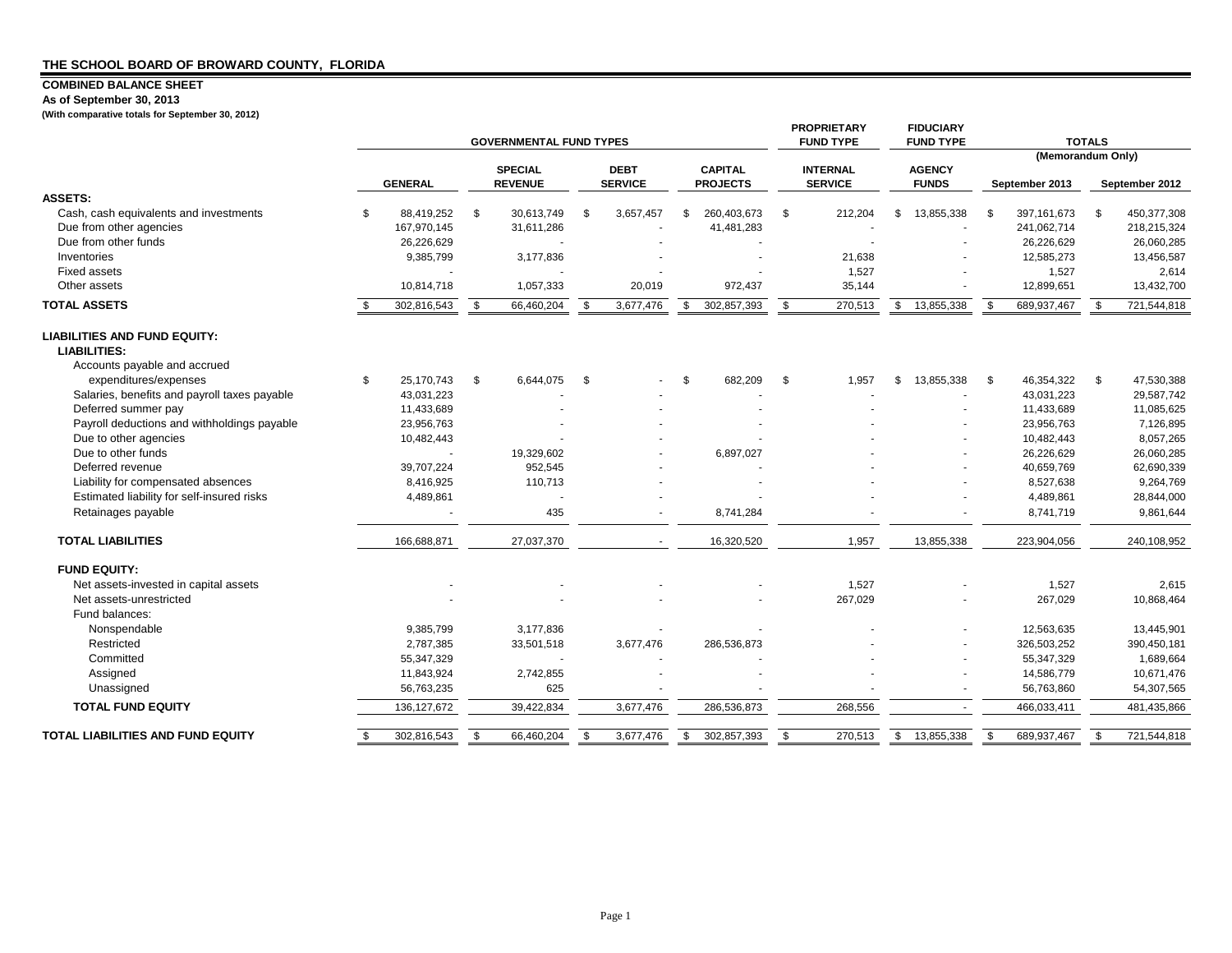### **COMBINED STATEMENT OF REVENUES, EXPENDITURES, AND CHANGES IN FUND BALANCES**

**ALL GOVERNMENTAL FUND TYPES**

**For The Three Months Ended September 30, 2013 (With comparative amounts for the three months ended September 30, 2012)**

|                                              | <b>GOVERNMENTAL FUND TYPES</b> |                |    |                |     |                |    |                 |                   | <b>TOTALS</b>  |    |                |  |  |
|----------------------------------------------|--------------------------------|----------------|----|----------------|-----|----------------|----|-----------------|-------------------|----------------|----|----------------|--|--|
|                                              |                                |                |    |                |     |                |    |                 | (Memorandum Only) |                |    |                |  |  |
|                                              |                                |                |    | <b>SPECIAL</b> |     | <b>DEBT</b>    |    | <b>CAPITAL</b>  |                   |                |    |                |  |  |
|                                              |                                | <b>GENERAL</b> |    | <b>REVENUE</b> |     | <b>SERVICE</b> |    | <b>PROJECTS</b> |                   | September 2013 |    | September 2012 |  |  |
| <b>REVENUES:</b>                             |                                |                |    |                |     |                |    |                 |                   |                |    |                |  |  |
| Local sources:                               |                                |                |    |                |     |                |    |                 |                   |                |    |                |  |  |
| Ad valorem taxes                             | \$                             | 164,874,302    | \$ |                | \$  |                | \$ | 41,358,352      | \$                | 206,232,654    | \$ | 180,486,946    |  |  |
| Food sales                                   |                                |                |    | 3,209,261      |     |                |    |                 |                   | 3,209,261      |    | 3,070,606      |  |  |
| Interest income and other                    |                                | 8,179,476      |    | 782,652        |     | 58,538         |    | 1,535,731       |                   | 10,556,397     |    | 10,015,109     |  |  |
| <b>Total local sources</b>                   |                                | 173,053,778    |    | 3,991,913      |     | 58,538         |    | 42,894,083      |                   | 219,998,312    |    | 193,572,661    |  |  |
| State sources:                               |                                |                |    |                |     |                |    |                 |                   |                |    |                |  |  |
| Florida education finance program            |                                | 128,587,970    |    |                |     |                |    |                 |                   | 128,587,970    |    | 108,895,474    |  |  |
| Other                                        |                                | 77,730,872     |    | 149,315        |     |                |    | 3,720,609       |                   | 81,600,796     |    | 74,318,802     |  |  |
| Total state sources                          |                                | 206,318,842    |    | 149,315        |     |                |    | 3,720,609       |                   | 210,188,766    |    | 183,214,276    |  |  |
| <b>Federal sources:</b>                      |                                |                |    |                |     |                |    |                 |                   |                |    |                |  |  |
| Food service                                 |                                |                |    | 12,706,303     |     |                |    |                 |                   | 12,706,303     |    | 10,826,050     |  |  |
| Other                                        |                                | 575,491        |    | 28,381,152     |     |                |    |                 |                   | 28,956,643     |    | 28,692,068     |  |  |
| Total federal sources                        |                                | 575,491        |    | 41,087,455     |     |                |    |                 |                   | 41,662,946     |    | 39,518,118     |  |  |
| <b>TOTAL REVENUES</b>                        |                                | 379,948,111    |    | 45,228,683     |     | 58,538         |    | 46,614,692      |                   | 471,850,024    |    | 416,305,055    |  |  |
| <b>EXPENDITURES:</b>                         |                                |                |    |                |     |                |    |                 |                   |                |    |                |  |  |
| <b>Current Operating:</b>                    |                                |                |    |                |     |                |    |                 |                   |                |    |                |  |  |
| Instructional services                       |                                | 249,031,239    |    | 17,565,130     |     |                |    |                 |                   | 266,596,369    |    | 226,446,295    |  |  |
| Instructional support services               |                                | 27,848,885     |    | 8,978,642      |     |                |    |                 |                   | 36,827,527     |    | 32,117,982     |  |  |
| Pupil transportation services                |                                | 15,033,966     |    | 238,552        |     |                |    |                 |                   | 15,272,518     |    | 14,672,523     |  |  |
| Operation and maintenance of plant           |                                | 52,200,729     |    | 46,085         |     |                |    |                 |                   | 52,246,814     |    | 51,248,613     |  |  |
| School administration                        |                                | 28,705,148     |    | 17,509         |     |                |    |                 |                   | 28,722,657     |    | 25,537,969     |  |  |
| Food service                                 |                                |                |    | 15,667,235     |     |                |    |                 |                   | 15,667,235     |    | 14,584,448     |  |  |
| <b>Technology Services</b>                   |                                | 5,395,215      |    | 251            |     |                |    |                 |                   | 5,395,466      |    | 5,195,323      |  |  |
| General administration                       |                                | 19,864,228     |    | 1,845,412      |     |                |    |                 |                   | 21,709,640     |    | 20,566,219     |  |  |
| Total current operating                      |                                | 398,079,410    |    | 44,358,816     |     |                |    |                 |                   | 442,438,226    |    | 390,369,372    |  |  |
|                                              |                                |                |    |                |     |                |    |                 |                   |                |    |                |  |  |
| Debt Service:                                |                                |                |    |                |     |                |    |                 |                   |                |    |                |  |  |
| Interest and other charges                   |                                |                |    |                |     | 836,319        |    |                 |                   | 836,319        |    | 1,242,209      |  |  |
| Capital Outlay                               |                                |                |    |                |     |                |    | 22,303,461      |                   | 22,303,461     |    | 14,660,649     |  |  |
| <b>TOTAL EXPENDITURES</b>                    |                                | 398,079,410    |    | 44,358,816     |     | 836,319        |    | 22,303,461      |                   | 465,578,006    |    | 406,272,230    |  |  |
| <b>EXCESS OF REVENUES OVER (UNDER)</b>       |                                |                |    |                |     |                |    |                 |                   |                |    |                |  |  |
| <b>EXPENDITURES</b>                          |                                | (18, 131, 299) |    | 869,867        |     | (777, 781)     |    | 24,311,231      |                   | 6,272,018      |    | 10,032,825     |  |  |
|                                              |                                |                |    |                |     |                |    |                 |                   |                |    |                |  |  |
| <b>OTHER FINANCING SOURCES (USES):</b>       |                                |                |    |                |     |                |    |                 |                   |                |    |                |  |  |
| Proceeds of loss recovery                    |                                |                |    |                |     |                |    | 59,280          |                   | 59,280         |    |                |  |  |
| Proceeds from sale capital assets            |                                |                |    |                |     |                |    | 52,510          |                   | 52,510         |    | 30,513         |  |  |
| <b>Transfers from Internal Service Funds</b> |                                | 58,578,805     |    |                |     |                |    |                 |                   | 58,578,805     |    |                |  |  |
| Operating transfers in                       |                                | 15,187,125     |    |                |     | 1,440,593      |    | 2,386,639       |                   | 19,014,357     |    | 14,299,514     |  |  |
| Operating transfers out                      |                                | (2,386,639)    |    | (17,070)       |     |                |    | (16,610,648)    |                   | (19,014,357)   |    | (14, 299, 514) |  |  |
| TOTAL OTHER FINANCING SOURCES (USES)         |                                | 71,379,291     |    | (17,070)       |     | 1,440,593      |    | (14, 112, 219)  |                   | 58,690,595     |    | 30,513         |  |  |
| EXCESS REVENUES AND OTHER SOURCES OVER       |                                |                |    |                |     |                |    |                 |                   |                |    |                |  |  |
|                                              |                                |                |    |                |     |                |    |                 |                   |                |    |                |  |  |
| (UNDER) EXPENDITURES AND OTHER USES          |                                | 53,247,992     |    | 852,797        |     | 662,812        |    | 10,199,012      |                   | 64,962,613     |    | 10,063,338     |  |  |
| FUND BALANCES, BEGINNING OF PERIOD           |                                | 82,879,680     |    | 38,570,037     |     | 3,014,664      |    | 276,337,861     |                   | 400,802,242    |    | 460,501,450    |  |  |
| FUND BALANCES, END OF PERIOD                 | \$                             | 136, 127, 672  | \$ | 39,422,834     | \$. | 3,677,476      | \$ | 286,536,873     | \$                | 465,764,855    | \$ | 470,564,788    |  |  |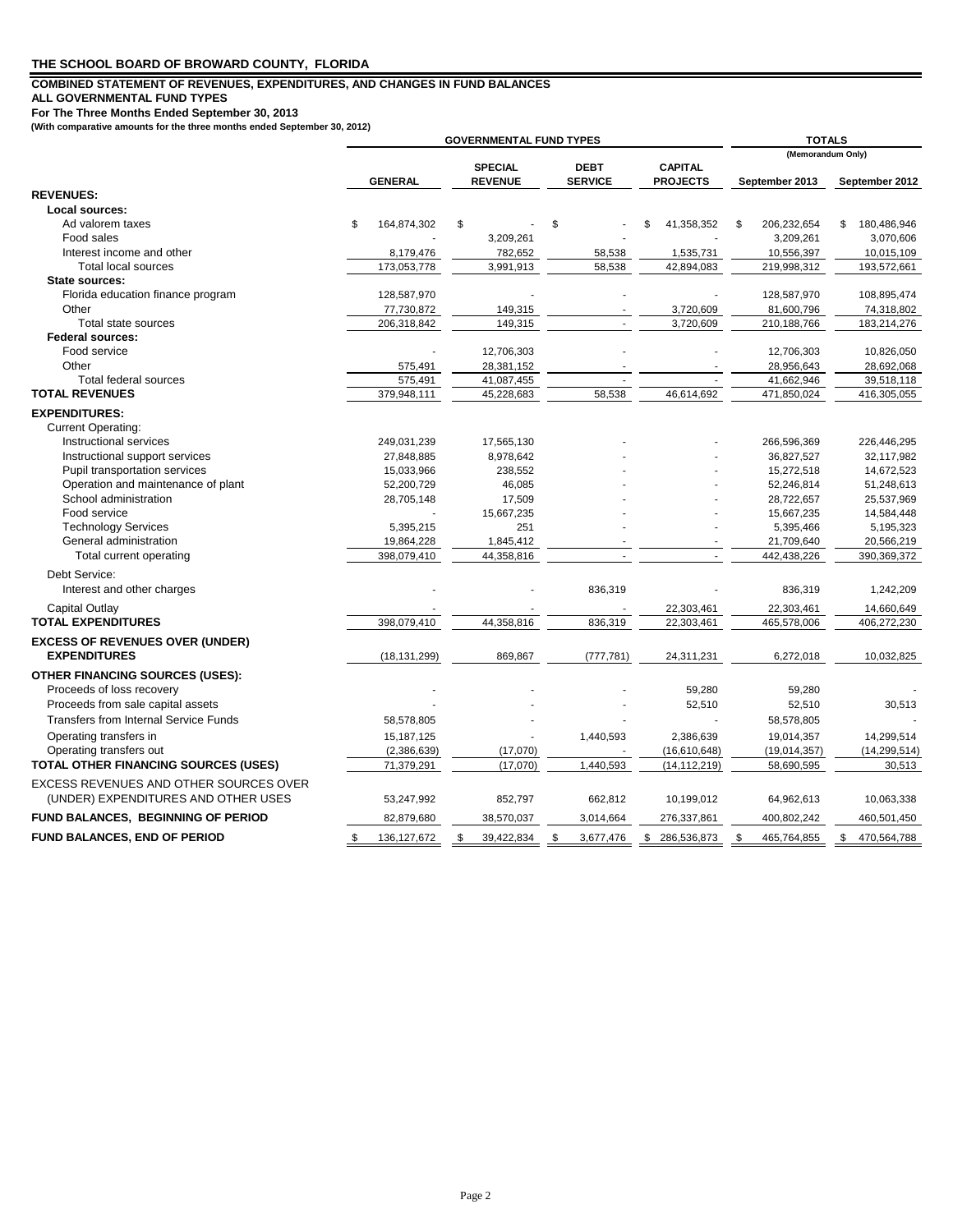### **SCHEDULE OF REVENUES AND OTHER FINANCING SOURCES GENERAL FUND**

**For The Three Months Ended September 30, 2013**

**(With comparative amounts for the three months ended September 30, 2012)**

|                                       |    | <b>BUDGET</b> | <b>REVENUES</b><br>YEAR-TO-DATE |    | <b>BALANCE</b><br><b>REMAINING</b> | <b>REVENUES</b><br>$Y-T-D$<br>AS % OF<br><b>BUDGET</b> | <b>REVENUES AS OF</b><br><b>SEPTEMBER 2012</b> |     |
|---------------------------------------|----|---------------|---------------------------------|----|------------------------------------|--------------------------------------------------------|------------------------------------------------|-----|
| <b>REVENUES:</b>                      |    |               |                                 |    |                                    |                                                        |                                                |     |
| Local sources:                        |    |               |                                 |    |                                    |                                                        |                                                |     |
| Ad valorem taxes - current year       | \$ | 815,402,089   | \$<br>164,874,302               | \$ | 650,527,787                        | 20%                                                    | \$<br>144, 357, 335                            |     |
| Interest on investments               |    | 750,000       | 101,263                         |    | 648,737                            | 14%                                                    | 98,477                                         |     |
| After school supervision              |    | 12,597,630    | 2,044,969                       |    | 10,552,661                         | 16%                                                    | 1,480,030                                      |     |
| Course fees                           |    | 10,371,000    | 2,029,553                       |    | 8,341,447                          | 20%                                                    | 2,051,077                                      |     |
| Gifts, grants, bequests               |    | 49,500        | 49,500                          |    |                                    | 100%                                                   | 43,812                                         |     |
| Receipt of federal indirect cost rate |    | 7,280,545     | 1,016,611                       |    | 6,263,934                          | 14%                                                    | 1,089,495                                      |     |
| Rental income                         |    | 1,461,593     | 319,148                         |    | 1,142,445                          | 22%                                                    | 375,898                                        |     |
| E-rate rebate                         |    | 4,977,000     | 1,091,640                       |    | 3,885,360                          | 22%                                                    | 1,189,124                                      |     |
| Other                                 |    | 8,483,455     | 1,526,792                       |    | 6,956,663                          | 18%                                                    | 1,974,189                                      |     |
| Total local sources                   |    | 861,372,812   | 173,053,778                     |    | 688,319,034                        | 20%                                                    | 152,659,437                                    |     |
| State sources:                        |    |               |                                 |    |                                    |                                                        |                                                |     |
| Florida education finance program     |    | 635,944,462   | 128,587,970                     |    | 507,356,492                        | 20%                                                    | 108,895,474                                    |     |
| Workforce development                 |    | 72,242,999    | 14,607,534                      |    | 57,635,465                         | 20%                                                    | 13,240,563                                     |     |
| <b>Adult w/Disabilities</b>           |    | 921,413       | 186,310                         |    | 735,103                            | 20%                                                    | 170,461                                        |     |
| Class size reduction                  |    | 295,427,509   | 59,735,442                      |    | 235,692,067                        | 20%                                                    | 55,462,939                                     |     |
| State license tax                     |    | 282,000       | 42,362                          |    | 239,638                            | 15%                                                    | 35,155                                         |     |
| Racing commission *                   |    | 446,500       |                                 |    | 446,500                            |                                                        |                                                |     |
| School recognition/merit schools      |    | 15,055,108    | 3,044,143                       |    | 12,010,965                         | 20%                                                    | 2,668,483                                      |     |
| Other                                 |    | 11,550,000    | 115,081                         |    | 11,434,919                         | 1%                                                     | 120,473 (A)                                    |     |
| Total state sources                   |    | 1,031,869,991 | 206,318,842                     |    | 825,551,149                        | 20%                                                    | 180,593,548                                    |     |
| <b>Federal sources:</b>               |    |               |                                 |    |                                    |                                                        |                                                |     |
| <b>ROTC</b>                           |    | 2,070,000     | 92,658                          |    | 1,977,342                          | 4%                                                     | 38,229                                         | (B) |
| Other                                 |    | 9,900,000     | 482,833                         |    | 9,417,167                          | 5%                                                     | 330,857 (C)                                    |     |
| Total federal sources                 |    | 11,970,000    | 575,491                         |    | 11,394,509                         | 5%                                                     | 369,086                                        |     |
| Other financing sources:              |    |               |                                 |    |                                    |                                                        |                                                |     |
| Transfer from special revenue funds   |    | 500,000       | 17,070                          |    | 482,930                            | 3%                                                     | 46,030                                         | (D) |
| Transfer from capital projects funds  |    | 75,025,000    | 15,170,055                      |    | 59,854,945                         | 20%                                                    | 12,990,431                                     |     |
| Transfer from internal service fund   |    | 58,578,805    | 58,578,805                      |    |                                    | 100%                                                   |                                                |     |
| Total other financing sources         |    | 134,103,805   | 73,765,930                      |    | 60,337,875                         | 55%                                                    | 13,036,461                                     |     |
| <b>TOTAL REVENUES &amp; OTHER</b>     |    |               |                                 |    |                                    |                                                        |                                                |     |
| <b>FINANCING SOURCES</b>              | S. | 2,039,316,608 | \$<br>453,714,041               | S  | 1,585,602,567                      | 22%                                                    | \$<br>346,658,532                              |     |

\* No revenue has been received from the State as of the month end.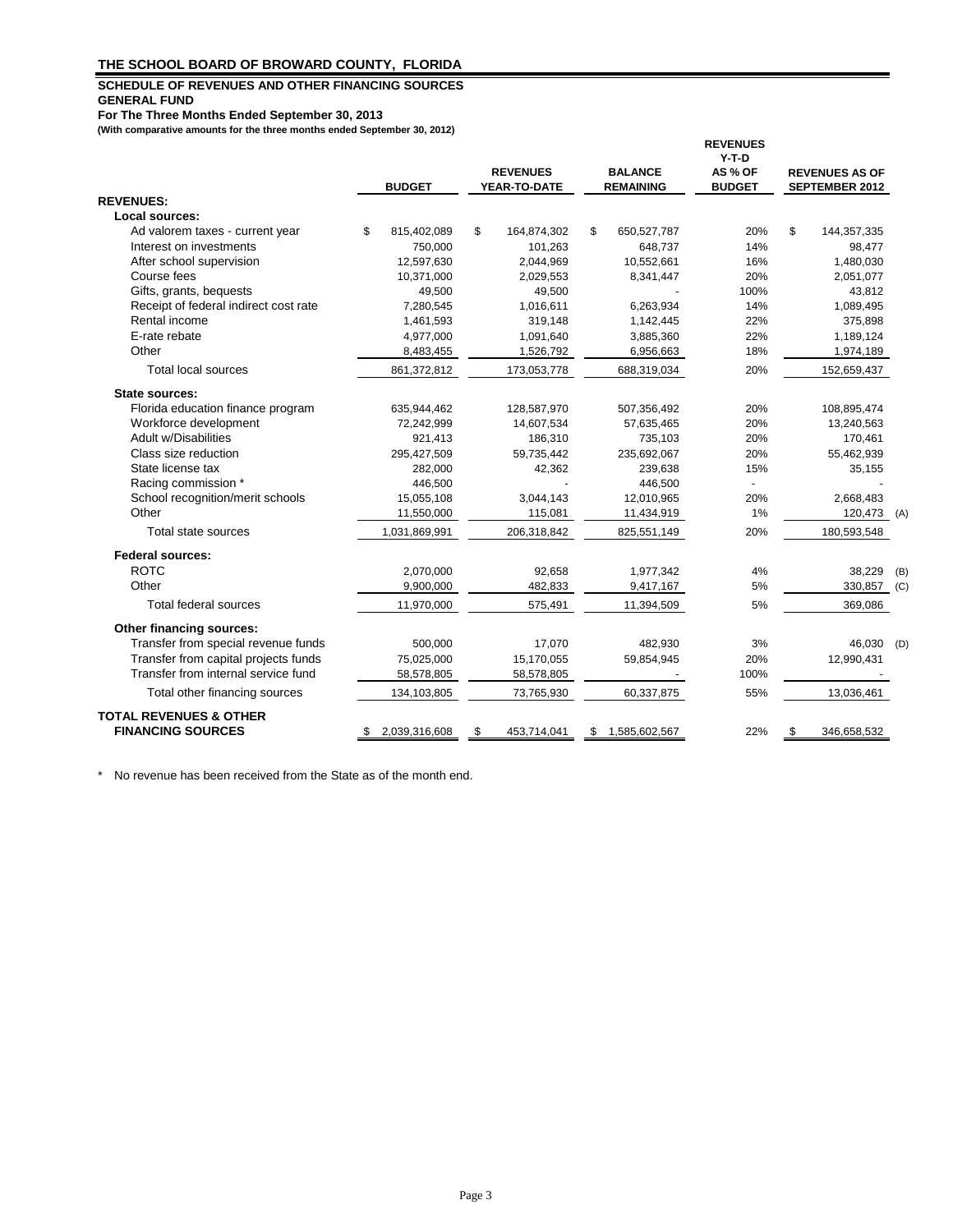### **SCHEDULE OF EXPENDITURES AND OTHER FINANCING USES GENERAL FUND**

**For The Three Months Ended September 30, 2013**

**(With comparative amounts for the three months ended September 30, 2012)**

|                                                                | <b>BUDGET</b>       | <b>EXPENDITURES</b><br>YEAR-TO-DATE |    | <b>BALANCE</b><br><b>AVAILABLE</b> | <b>EXPENDITURES</b><br>$Y-T-D$<br>AS % OF<br><b>BUDGET</b> | <b>EXPENDITURES</b><br>AS OF<br><b>SEPTEMBER 2012</b> |     |
|----------------------------------------------------------------|---------------------|-------------------------------------|----|------------------------------------|------------------------------------------------------------|-------------------------------------------------------|-----|
| <b>EXPENDITURES:</b>                                           |                     |                                     |    |                                    |                                                            |                                                       |     |
| Instructional services                                         | \$<br>1,280,622,662 | \$<br>246,173,363                   | S  | 1,034,449,299                      | 19%                                                        | \$<br>206,394,256                                     |     |
| Pupil personnel services                                       | 95,319,601          | 19,052,927                          |    | 76,266,674                         | 20%                                                        | 14,989,727                                            |     |
| Instructional media                                            | 21,638,126          | 4,314,083                           |    | 17,324,043                         | 20%                                                        | 3,800,179                                             |     |
| Instruction & curriculum development                           | 17,136,576          | 3,754,072                           |    | 13,382,504                         | 22%                                                        | 3,364,390                                             |     |
| Instruction & staff training                                   | 3,596,610           | 727,803                             |    | 2,868,807                          | 20%                                                        | 481,276                                               |     |
| Technology-Instructional                                       | 20,403,844          | 4,772,721                           |    | 15,631,123                         | 23%                                                        | 4,106,562                                             |     |
| Board of education                                             | 3,727,679           | 1,354,455                           |    | 2,373,224                          | 36%                                                        | $1,071,854$ (1)                                       |     |
| General administration                                         | 6,309,581           | 1,393,692                           |    | 4,915,889                          | 22%                                                        | 2,673,113                                             |     |
| School administration                                          | 125,970,248         | 28,705,148                          |    | 97,265,100                         | 23%                                                        | 25,274,177                                            |     |
| <b>Fiscal services</b>                                         | 8,044,317           | 2,203,600                           |    | 5,840,717                          | 27%                                                        | 1,761,790                                             |     |
| Central services                                               | 50,240,213          | 14,912,481                          |    | 35,327,732                         | 30%                                                        | 14,127,805                                            |     |
| Technology-Administrative                                      | 3,144,579           | 622,494                             |    | 2,522,085                          | 20%                                                        | 1,088,761                                             |     |
| <b>Transportation services</b>                                 | 86,373,048          | 15,033,966                          |    | 71,339,082                         | 17%                                                        | 14,464,115                                            |     |
| Operation services                                             | 164,056,907         | 39,704,382                          |    | 124,352,525                        | 24%                                                        | 37,563,547                                            |     |
| Maintenance services                                           | 60,909,243          | 12,496,347                          |    | 48,412,896                         | 21%                                                        | 13,656,373                                            |     |
| Community services                                             | 14,692,510          | 2,857,876                           |    | 11,834,634                         | 19%                                                        | 2,552,681                                             |     |
| <b>Debt Service</b>                                            | 131,915             |                                     |    | 131,915                            | (100)%                                                     |                                                       | (2) |
| <b>TOTAL EXPENDITURES</b>                                      | 1,962,317,659       | 398,079,410                         |    | 1,564,238,249                      | 20%                                                        | 347,370,606                                           |     |
| Other financing uses:<br>Transfer to special revenue funds     |                     |                                     |    |                                    |                                                            | 2,520                                                 |     |
| Transfer to capital projects funds                             | 2,386,639           | 2,386,639                           |    |                                    | 100%                                                       |                                                       |     |
| Transfer to debt service funds                                 | 5,359,794           |                                     |    | 5,359,794                          | $(100)$ %                                                  |                                                       | (3) |
|                                                                |                     |                                     |    |                                    |                                                            |                                                       |     |
| Total other financing uses                                     | 7,746,433           | 2,386,639                           |    | 5,359,794                          | 31%                                                        | 2,520                                                 |     |
| <b>TOTAL EXPENDITURES &amp; OTHER</b><br><b>FINANCING USES</b> | 1,970,064,092       | \$<br>400,466,049                   | \$ | 1,569,598,043                      | 20%                                                        | \$<br>347,373,126                                     |     |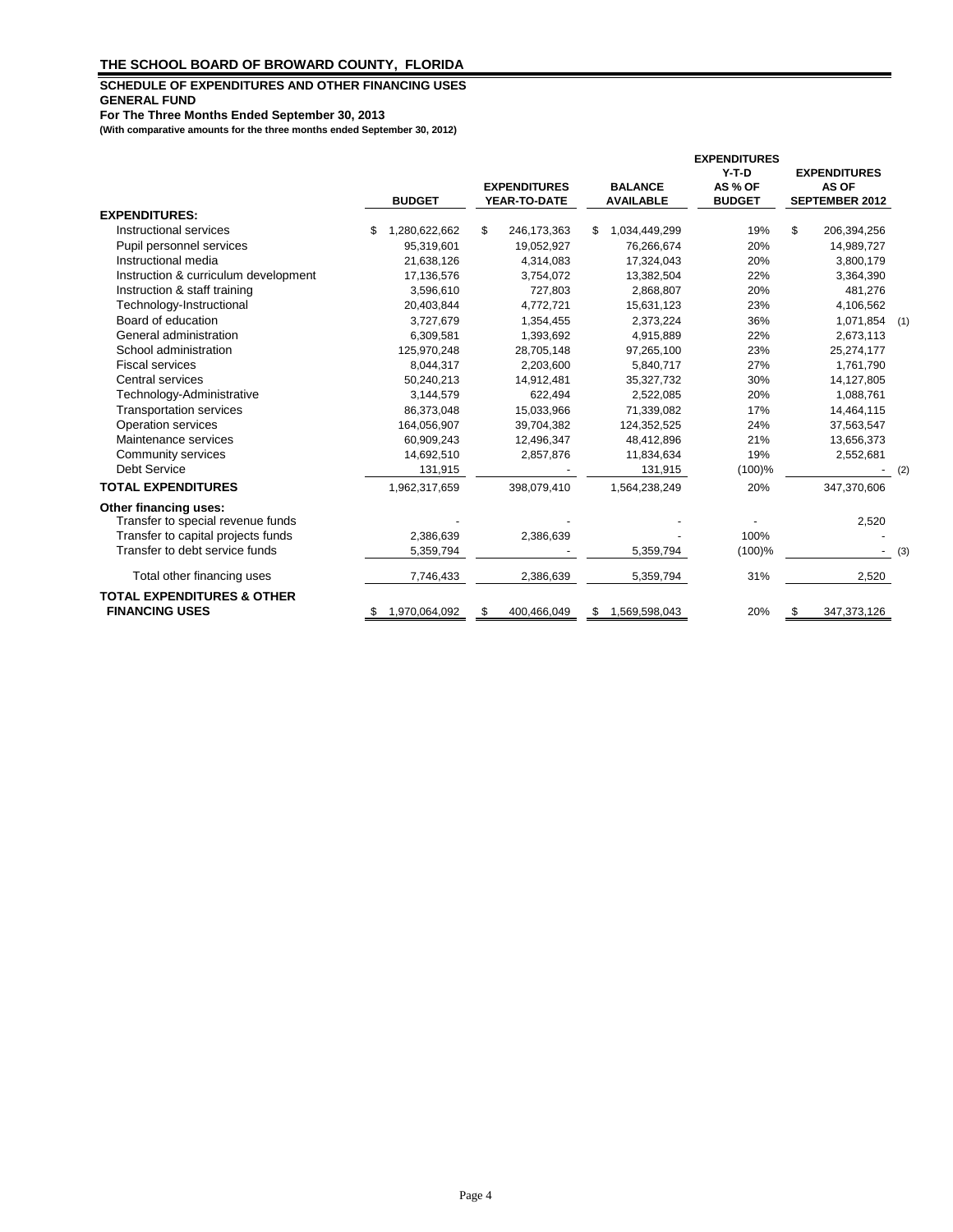#### **SCHEDULE OF FUND BALANCE UTILIZATION GENERAL FUND For The Three Months Ended September 30, 2013 (With comparative amounts for the three months ended September 30, 2012)**

|                                               | <b>SEPTEMBER 2013</b> | <b>SEPTEMBER 2012</b> |
|-----------------------------------------------|-----------------------|-----------------------|
| <b>BEGINNING FUND BALANCE</b>                 | \$<br>82,879,680      | \$<br>77,145,621      |
| Plus:                                         |                       |                       |
| Revenues and other financing sources          | 453,714,041           | 346.658.532           |
| Less:                                         |                       |                       |
| Expenditures and other financing uses         | 400,466,049           | 347,373,126           |
|                                               |                       |                       |
| <b>EXCESS OF REVENUES &amp; OTHER SOURCES</b> |                       |                       |
| <b>OVER (UNDER) EXPENDITURES AND</b>          |                       |                       |
| <b>OTHER USES</b>                             | 53,247,992            | (714,594)             |
|                                               |                       |                       |
| <b>ENDING FUND BALANCE:</b>                   |                       |                       |
| Nonspendable/Restricted/Committed (Reserved)  | 67,520,513            | 14,004,835            |
| Assigned/Unassigned (Unreserved)              | 68,607,159            | 62,426,192            |
| <b>TOTAL ENDING FUND BALANCE</b>              | \$<br>136,127,672     | \$<br>76,431,027      |
| Assigned/Unassigned fund balance as a         |                       |                       |
| percentage of projected General Fund revenues | 3.60%                 | 3.45%                 |
| Assigned/Unassigned fund balance as a         |                       |                       |
| percentage of projected General Fund revenues |                       |                       |
| excluding charter school revenues             | 4.13%                 | 3.93%                 |